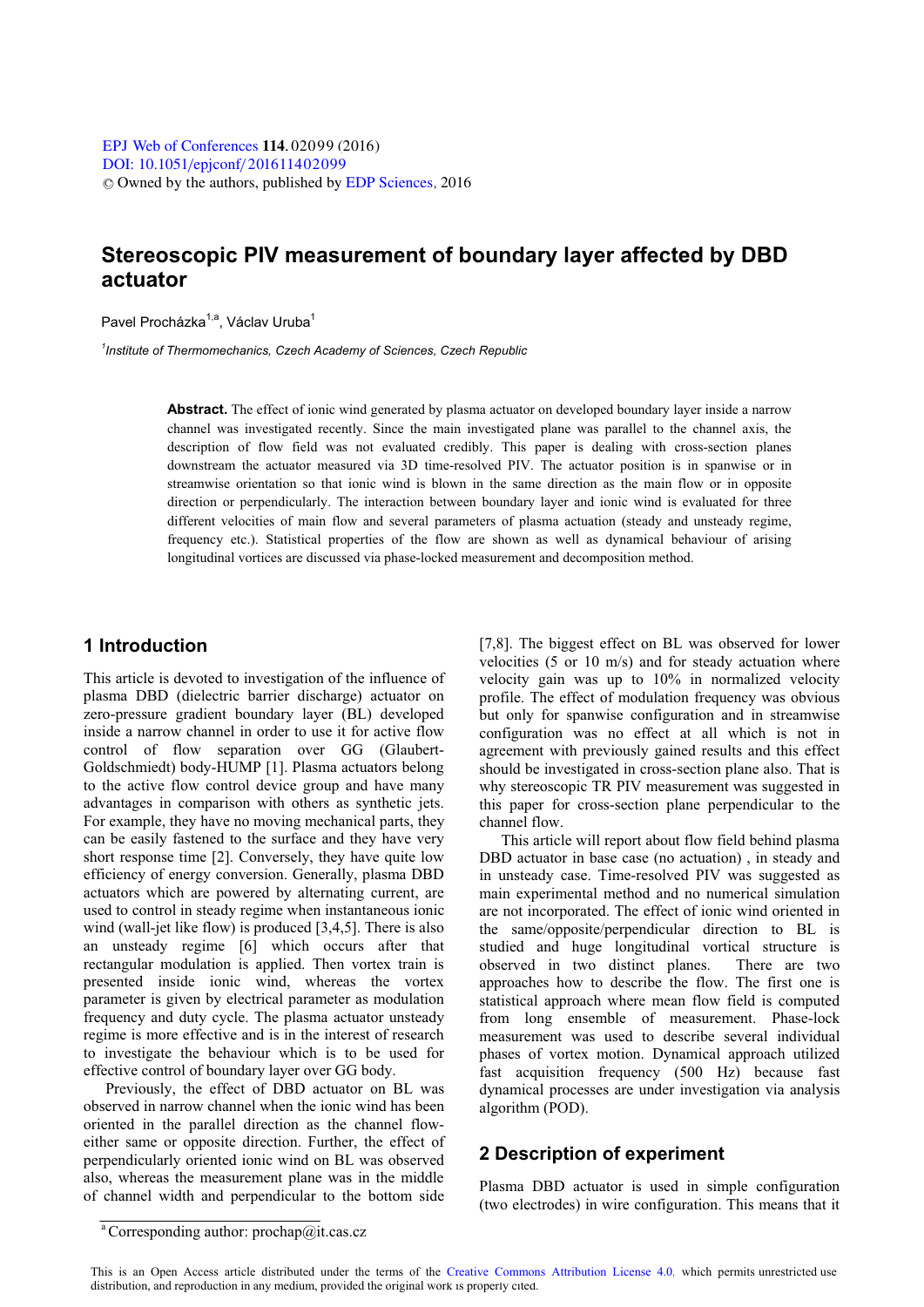consists of two electrodes and a dielectric layer between them. Upper electrode is powered by high-voltage highfrequency waveform and is actually very thin wire (30 m) used commonly in HWA. Lower electrode is made from gold glaze, its thickness is only a few  $\mu$ m and the electrode width is 18 mm. The electrode gap is 2 mm. The dielectric layer is made from silica glass with thickness of only 1 mm. Silica glass has good dielectric strength and it enables to use sufficient value of voltage. Lower electrode is grounded and is encapsulated to retain the plasma discharge only at the top side of actuator resulting in better efficiency.



**Figure 1.** Plasma DBD actuator – wire type

The actuator is used in spanwise (figure 1) orientation as well as in streamwise [8] orientation. The actuator anchor points had to be replaced to the bottom part to not affect developed BL in both orientation mainly in streamwise one. Now, all anchor points and preloading mechanism of wire electrode are placed below. The platform dimension of plasma actuator is 150 x 100 mm to be easily inserted inside a channel. The position of wire electrode in spanwise orientation is in the middle of actuator length (150 mm) which means that wire electrode is oriented across the channel width. On the other hand, the position of electrode in streamwise orientation is not in the middle of the width but is shifted to one side (17 mm). The right-hand side coordinate system is oriented so that x is in the direction of channel flow and y is perpendicular to the bottom side. The power source parameter were introduced in detail in [7,8] and did not undergo any alternatives. It can generate alternating voltage waveform with maximal value around 12 kV. The frequency range is adjustable but it was used fixed value of 16 kHz. The main feature of this power source is a shut-down function which enables to use rectangular modulation of voltage signal. Then another two parameters is needed to take into account – modulation frequency and duty cycle (DC). This regime was called as unstable regime of actuation. When the signal is not modulated (steady regime), the generated ionic wind is observed as wall-jet like flow, parallel to the actuator surface oriented from powered electrode to the grounded one and maximal value gains up to one millimeter above the surface. The unstable regime is characterized by alternating existence of plasma discharge resulting in existence of series of vortices inside ionic wind, so called vortex train. This regime is mainly under investigation from dynamical point of view.

The boundary layer was developed inside a rectangular perspex channel connected to the blow-down wind tunnel [9]. The cross-section dimension was 100 x 250 mm. The total length was 3000 mm. The actuator was placed inside channel so that it created a part of bottom side and the distance from inlet edge to the actuator center was 2275 mm. The spanwise orientation generated ionic wind in the same/opposite orientation in comparison with channel flow. The streamwise orientation generates ionic wind in perpendicular direction.

The boundary layer was developed without any turbulizators under channel flow velocities 5, 10 and 20 m/s. Corresponding Re number are given in table 1. The boundary layer thickness was determined from PIV 2D data in place where actuator is located without actuation and were 54, 51 and 41 mm, respectively.

**Table 1.** Reynolds number for rectangular channel.

|                                    | Re <sub>x</sub>   | Re <sub>δ</sub> |  |
|------------------------------------|-------------------|-----------------|--|
| $5 \text{ m} \cdot \text{s}^{-1}$  | $750 \cdot 10^3$  | $18 \cdot 10^3$ |  |
| $10 \text{ m} \cdot \text{s}^{-1}$ | $1500 \cdot 10^3$ | $34 \cdot 10^3$ |  |
| $20 \text{ m} \cdot \text{s}^{-1}$ | $3000 \cdot 10^3$ | $55 \cdot 10^3$ |  |

This experiment was carried out for three basic regimes. The first one, when actuator is off, is used as base case. The steady regime is characterized by continuous ionic wind. Since unsteady regime enables to tune actuator by changing two parameters, it has become as the most researched case. The modulation frequency range from 10 Hz to 50 Hz and duty cycle was set to 30%.

Stereoscopic TR-PIV was used as a measurement technique in cross-section plane, which means that all three velocity components are specified. Laser New Wave Pegasus Nd:YLF with double head and cylindrical optics was used. The wavelength is 527 nm, maximal operation frequency is 10 kHz and energy of one pulse is 10 mJ (for 1 kHz). We used two identical CCD cameras NanoSense MkIII with resolution of 1280x1024 and maximal sampling frequency 512 Hz. Total memory of camera was 4 GB. Scheinpflug criterion was fulfilled and specific target moving in x-direction was used to calibrate precisely all three dimensions. With respect to fulfill all specific features [10], the precision of this method is within 1-2 %. The software DynamicStudion ver. 3.41 was used.

The acquisition frequency differs in dependency on data treatment. The frequency was 100 Hz for at least 10 second for statistical data treatment and 500 Hz and at least 2 second for dynamical one. Phase-locked measurement was conducted for unstable case. 20 phases was taken during one period for 7.5 second resulting in averaging over 150 period for 10 Hz - case. However, modulation frequency of 20 Hz has required two times higher acquisition frequency resulting in half measurement time. For modulation frequency 50 Hz, it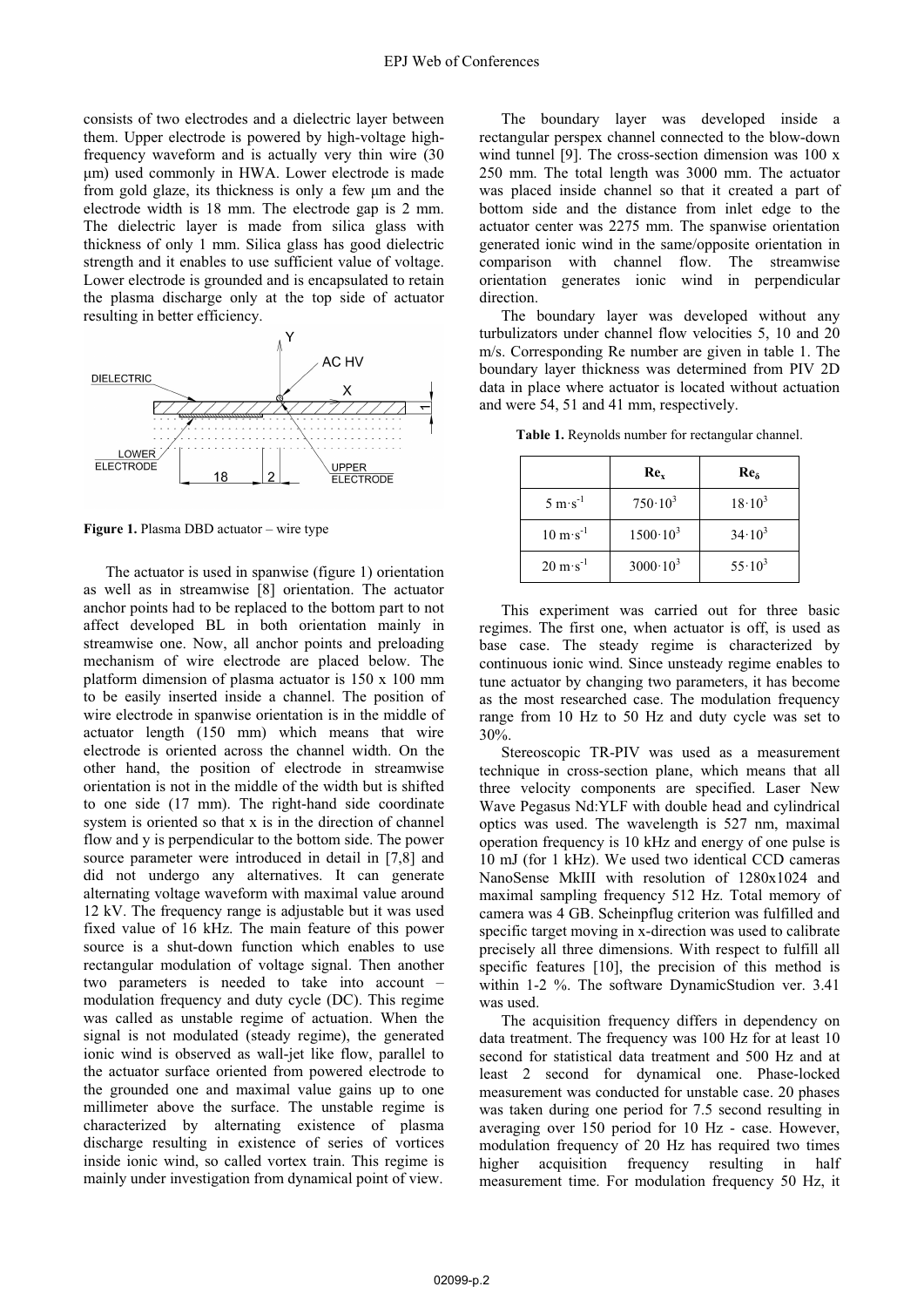was necessary to capture only 10 phases per period due to limited camera memory.

## **3 Results**

The character of longitudinal vortex structures generated behind plasma actuator oriented in streamwise position can be clearly seen from mean flow field evaluated in two positions distanced 110 mm from each other. Figure 2 shows typical image of vortex oriented in left-hand side of the channel flow. There is a position of wire electrode marked as a black spot. The position of vortex core differs for first and second position. However this difference is always equal for steady and for unsteady (for 10, 20 and 50 Hz) regimes. The vortex core is inclined about 5.5°, 3.4°and 2.6° for channel velocities 5,10 and 20 m/s, respectively. This corresponds with previously gained results, where the effect of 20 m/s was the smallest one.



**Figure 2.** The cross-section of longitudinal vortex

The position of mean vortex core strongly differs in dependency on used channel velocity (see figure 2 and 3). When the steady regime is used, the position of vortex core is rather in the middle of the channel. If the unsteady regime of the actuator is applied, the vortex core is shifted toward the channel wall. The vortex core does not occur so far away from the centre with increasing value of modulation frequency (figure 4). It is obvious that lower value of modulation frequency has biggest effect.



**Figure 3.** The cross-section of longitudinal vortex

Figures 5 and 6 show typical image of flow field generated by actuator in spanwise position. It can be seen that plasma can add momentum into boundary layer, hence the velocities are accelerated and boundary layer is more stable [7]. The flow in cross-section plane is axisymmetrical. These results perfectly correspond with results gained by 2D PIV in longitudinal plane and it shows that biggest effect on velocities has steady regime.



**Figure 4.** The cross-section of longitudinal vortex



**Figure 5.** Boundary layer behind actuator, steady regime



**Figure 6.** Boundary layer behind actuator, unsteady regime

The phase-locked measurement was done and 20 phases per period was taken for unsteady regime generated by 10 Hz. The position of vortex core (figure 7) was evaluated during one period (0.1 second) and vortex core shifting velocity was determined as approx.